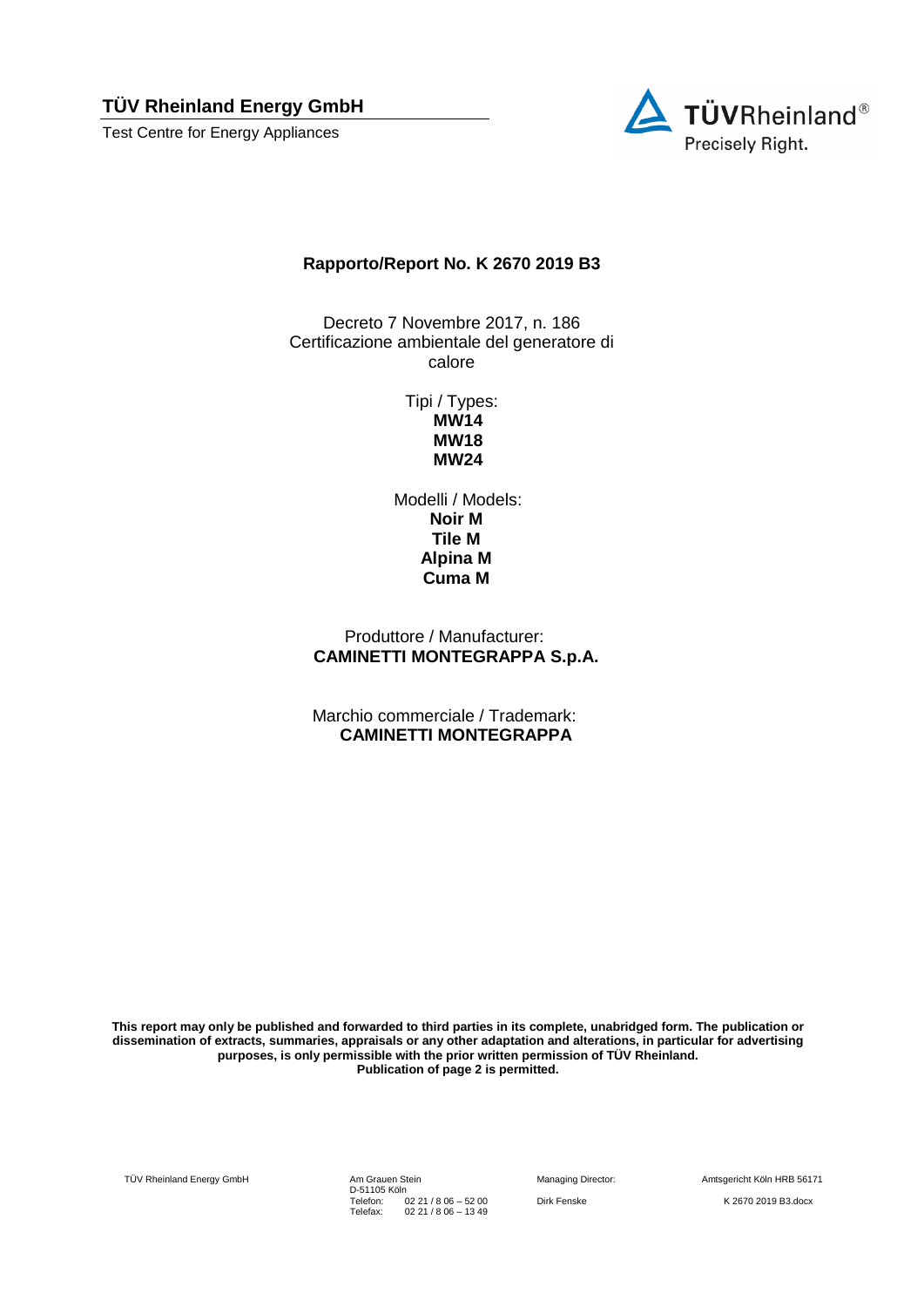Test Centre for Energy Appliances



## **Decreto 7 Novembre 2017, n. 186 Certificazione ambientale del generatore di calore**

Produttore / *Manufacturer:* **CAMINETTI MONTEGRAPPA S.p.A.**

|                                                           | 36020 Pove del Grappa (VI) - Italy |                                               |                                                        |  |
|-----------------------------------------------------------|------------------------------------|-----------------------------------------------|--------------------------------------------------------|--|
| Marchio commerciale / Trademark:                          | <b>CAMINETTI MONTEGRAPPA</b>       |                                               |                                                        |  |
| Tipo / Type:                                              | <b>MW14</b>                        | <b>MW18</b>                                   | <b>MW24</b>                                            |  |
| Modello / Model:                                          | Noir M; Tile M; Alpina M; Cuma M   |                                               |                                                        |  |
| Potenza termica nominale / Nominal heat output:           | 13,1 kW                            | 16.2 kW                                       | 19,7 kW                                                |  |
| Tipologia prodotto / Product type:                        |                                    | Stufe a pellets di legna / Wood pellet stoves |                                                        |  |
| Norma di riferimento / Reference standard:                | EN 14785:2006                      |                                               |                                                        |  |
| Ente Notificato CPR/ Notified body acc. CPR               | <b>NB 2456</b>                     |                                               |                                                        |  |
| Rapporto di Prova di riferimento / Reference test report: | K26702019T1                        |                                               |                                                        |  |
| Combustibile di prova / Test fuel:                        | Pellet di legna / wood pellet      |                                               |                                                        |  |
| Classe di prestazione / Test fuel:                        |                                    |                                               | Vedasi tabelle a pagina 3-4 / See overview on page 3-4 |  |

Via A. da Bassano, 7/9

Cologne, 06.09.2019 432 / mc

aller Dipl.-Ing. M. Ciccarelli Dipl.-Ing. A. Pomp

TÜV Rheinland Energy GmbH Test Centre for Energy Appliances NB 2456 (CPR) DIN EN ISO/IEC 17025:2005 accreditation: D-PL-11120-04-00

Assessor: Assessor: Assessor: Report released after review:

Pann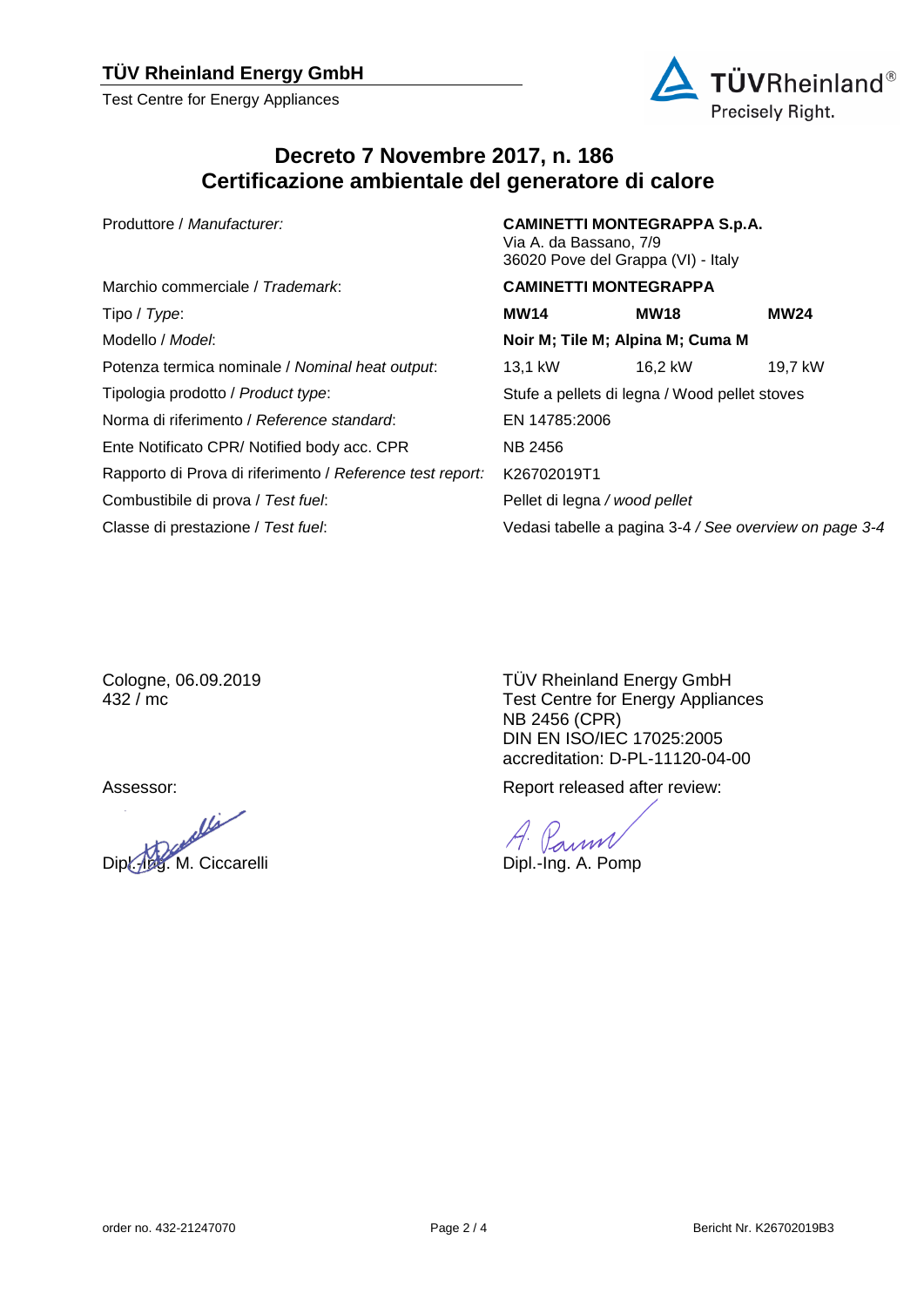Test Centre for Energy Appliances



| <b>MW14</b>                                                                                                                                                                                                                            |                                             |          |          |          |          |
|----------------------------------------------------------------------------------------------------------------------------------------------------------------------------------------------------------------------------------------|---------------------------------------------|----------|----------|----------|----------|
| Prestazioni del generatore di calore                                                                                                                                                                                                   | Classi di prestazione / Performance classes |          |          |          |          |
| Performances of the heating appliance                                                                                                                                                                                                  |                                             | 5 stelle | 4 stelle | 3 stelle | 2 stelle |
| $PP^{(1)}$ mg/Nm <sup>3</sup>                                                                                                                                                                                                          | 14                                          | 15       | 20       | 30       | 50       |
| $COT^{(1)}$ mg/Nm <sup>3</sup>                                                                                                                                                                                                         | 2                                           | 10       | 35       | 50       | 80       |
| $NOx^{(1)}$ mg/Nm <sup>3</sup>                                                                                                                                                                                                         | 138                                         | 100      | 160      | 200      | 200      |
| $CO(2)$ mg/Nm <sup>3</sup>                                                                                                                                                                                                             | 40                                          | 250      | 250      | 364      | 500      |
| $n^{(2)}$ %                                                                                                                                                                                                                            | 95,4                                        | 88       | 87       | 85       | 85       |
| (1)<br>Determinato applicando il metodo di misura della UNI CEN/TS 15883<br>Determined applying the measurement method of the UNI CEN/TS 15883<br>(2)<br>Determinato secondo la EN 14785:2006<br>Determined according to EN 14785:2006 |                                             |          |          |          |          |

Nota: tutti i valori di concentrazione calcolati al 13% di O<sub>2</sub> in condizioni normali (273 K, 1013 mbar, gas secco) *Note: all the concentration values are calculated at 13% of O<sub>2</sub> in normal conditions (273 K, 1013 mbar, dry gas)* 

> Sulla base delle prestazioni indicate, il generatore di calore risulta in classe *Based on the declared performances, the heating appliance is in class*

**4 stelle / 4 stars**

| <b>MW18</b>                           |      |                                             |          |          |          |
|---------------------------------------|------|---------------------------------------------|----------|----------|----------|
| Prestazioni del generatore di calore  |      | Classi di prestazione / Performance classes |          |          |          |
| Performances of the heating appliance |      | 5 stelle                                    | 4 stelle | 3 stelle | 2 stelle |
| $PP^{(1)}$ mg/Nm <sup>3</sup>         | 15   | 15                                          | 20       | 30       | 50       |
| $COT^{(1)}$ mg/Nm <sup>3</sup>        | 3    | 10                                          | 35       | 50       | 80       |
| $NOx^{(1)}$ mg/Nm <sup>3</sup>        | 138  | 100                                         | 160      | 200      | 200      |
| $CO(2)$ mg/Nm <sup>3</sup>            | 54   | 250                                         | 250      | 364      | 500      |
| $n^{(2)}$ %                           | 93,9 | 88                                          | 87       | 85       | 85       |

(1) Determinato applicando il metodo di misura della UNI CEN/TS 15883

*Determined applying the measurement method of the UNI CEN/TS 15883*

(2) Determinato secondo la EN 14785:2006

*Determined according to EN 14785:2006*

Nota: tutti i valori di concentrazione calcolati al 13% di O<sub>2</sub> in condizioni normali (273 K, 1013 mbar, gas secco) *Note: all the concentration values are calculated at 13% of O<sub>2</sub> in normal conditions (273 K, 1013 mbar, dry gas)* 

> Sulla base delle prestazioni indicate, il generatore di calore risulta in classe *Based on the declared performances, the heating appliance is in class* **4 stelle / 4 stars**